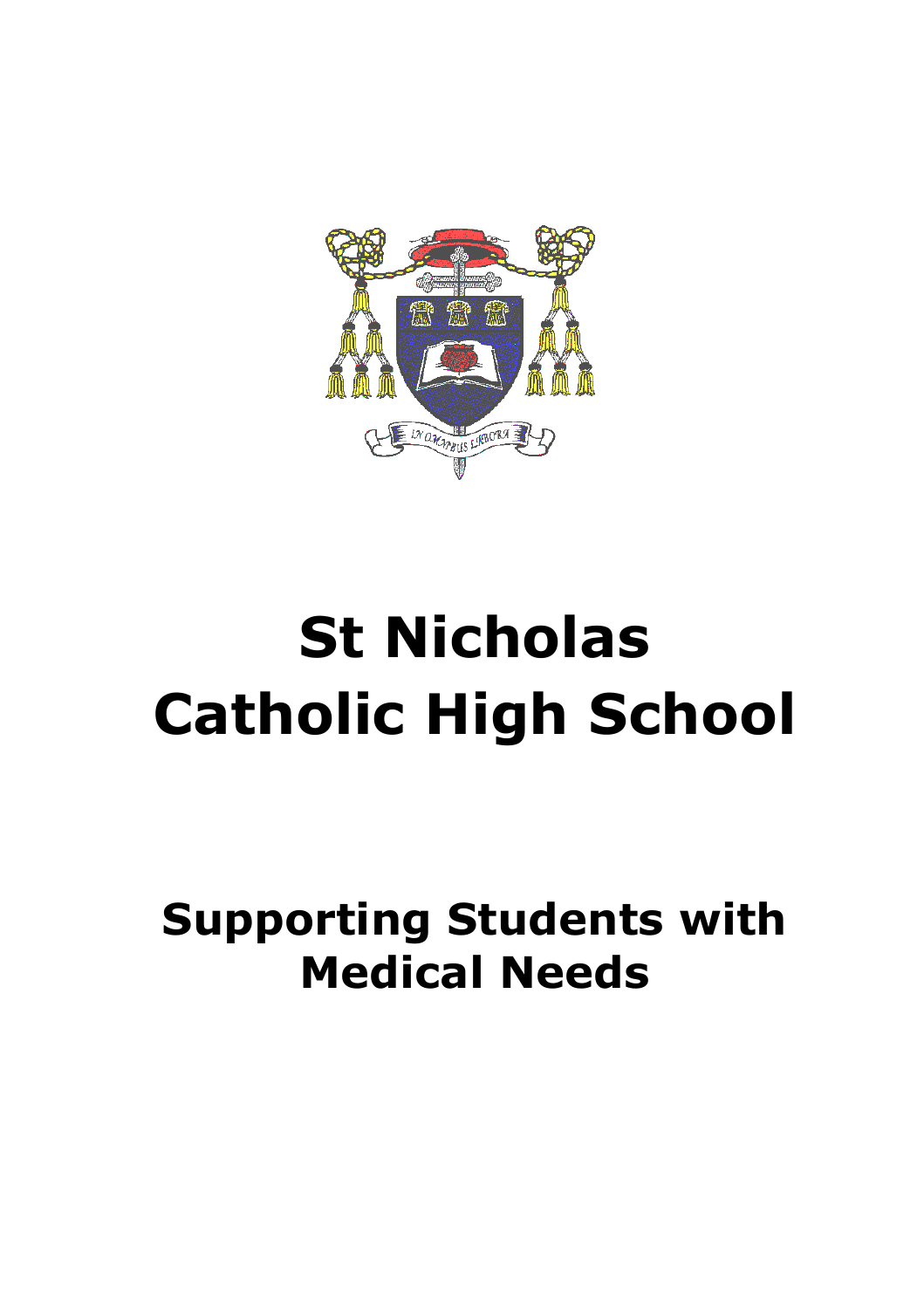#### **Version Control**

| <b>Current</b><br>version | <b>Previous</b><br>version | <b>Summary of changes made</b>                                                                                    |
|---------------------------|----------------------------|-------------------------------------------------------------------------------------------------------------------|
| 2021                      | 2018                       | Reference made to updated DfE guidance, compliance with<br>SEND code of practice and academy replaced with school |
|                           |                            |                                                                                                                   |
|                           |                            |                                                                                                                   |
|                           |                            |                                                                                                                   |
|                           |                            |                                                                                                                   |

| <b>Policy Impact</b><br><b>Statement</b> |                           |  |  |  |
|------------------------------------------|---------------------------|--|--|--|
| <b>Policy:</b>                           |                           |  |  |  |
| This Policy has been implemented:        |                           |  |  |  |
| Fully                                    |                           |  |  |  |
| Partially                                |                           |  |  |  |
| Occasionally                             |                           |  |  |  |
| Not at all (give reasons why)            |                           |  |  |  |
|                                          |                           |  |  |  |
| What revisions need to be made:          |                           |  |  |  |
| To the Policy?                           | See Version Control Above |  |  |  |
| To its implementation?                   |                           |  |  |  |
|                                          |                           |  |  |  |
|                                          |                           |  |  |  |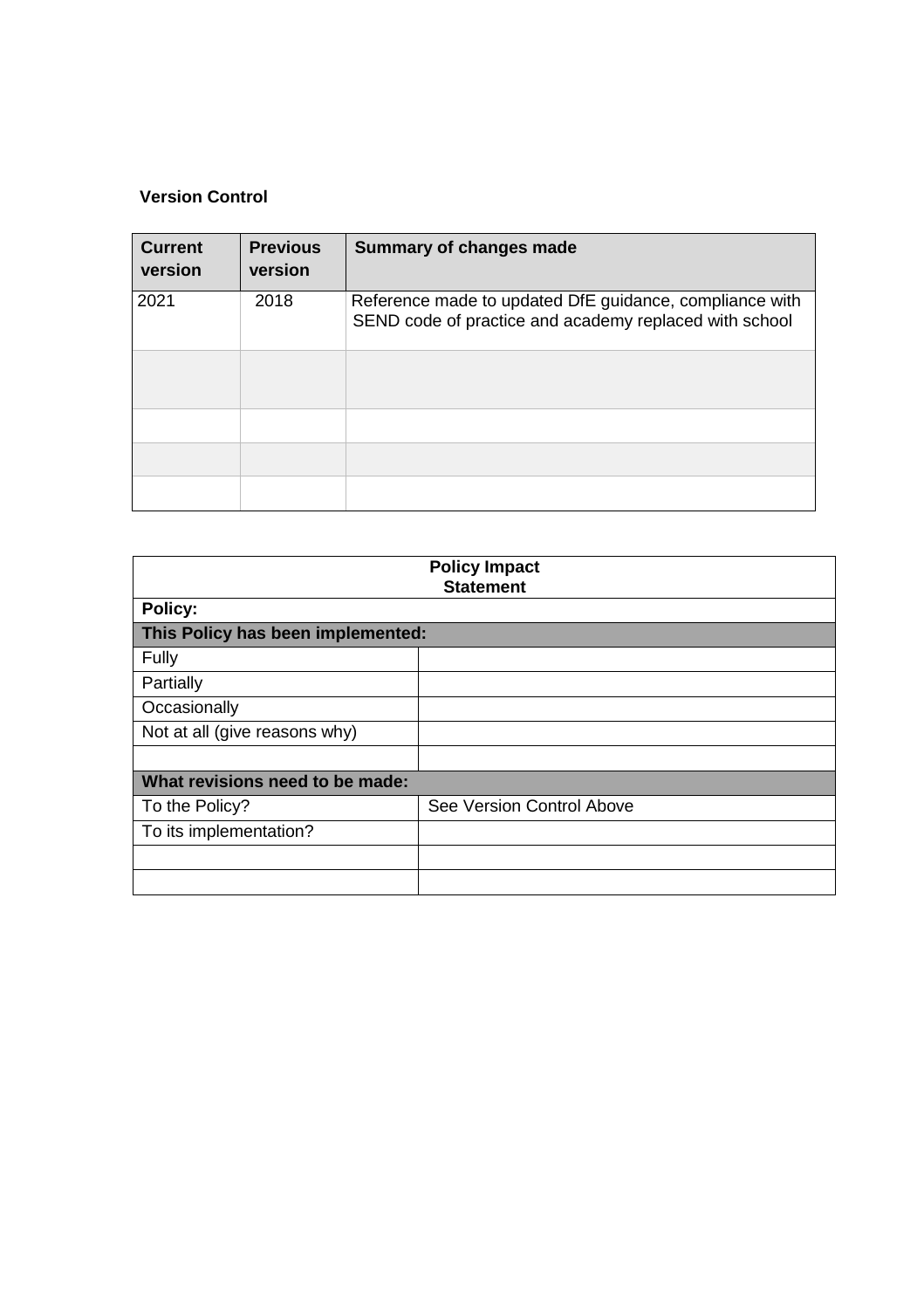# **St Nicholas Catholic High School Policy for Supporting Students with Medical Needs**

#### **Introduction**

Section 100 of the Children and Families Act 2014 places a duty on governing bodies of maintained schools to make arrangements for supporting pupils at their school with medical conditions.

- Pupils at school with medical conditions should be properly supported so that they have full access to education, including school trips and physical education.
- Governing bodies must ensure that arrangements are in place in schools to support pupils at school with medical conditions.
- Governing bodies should ensure that school leaders consult health and social care professionals, pupils and parents to ensure that the needs of children with medical conditions are properly understood and effectively supported.

This policy has been developed in line with the DfE's guidance released in 'Supporting Students at School with Medical Conditions - September 2014' , updated in August 2017.

# **Roles & Responsibilities**

# **The Local Authority is responsible for:**

- Promoting cooperation between relevant partners and stakeholders regarding supporting students with medical conditions
- Providing support, advice and guidance to schools and their staff
- Making alternative arrangements for the education of students who need to be out of school for fifteen days or more due to a medical condition

# **The Governing Body is responsible for:**

- The overall implementation of the Supporting Students with Medical Conditions Policy
- Ensuring that all students with medical conditions are able to participate fully in all aspects of school life
- Ensuring that relevant training is delivered to staff members who take on responsibility to support children with medical conditions
- Guaranteeing that information and teaching support materials regarding supporting students with medical conditions are available to members of staff with responsibilities under this policy
- Keeping written records of any and all medicines administered to individual students and across the school population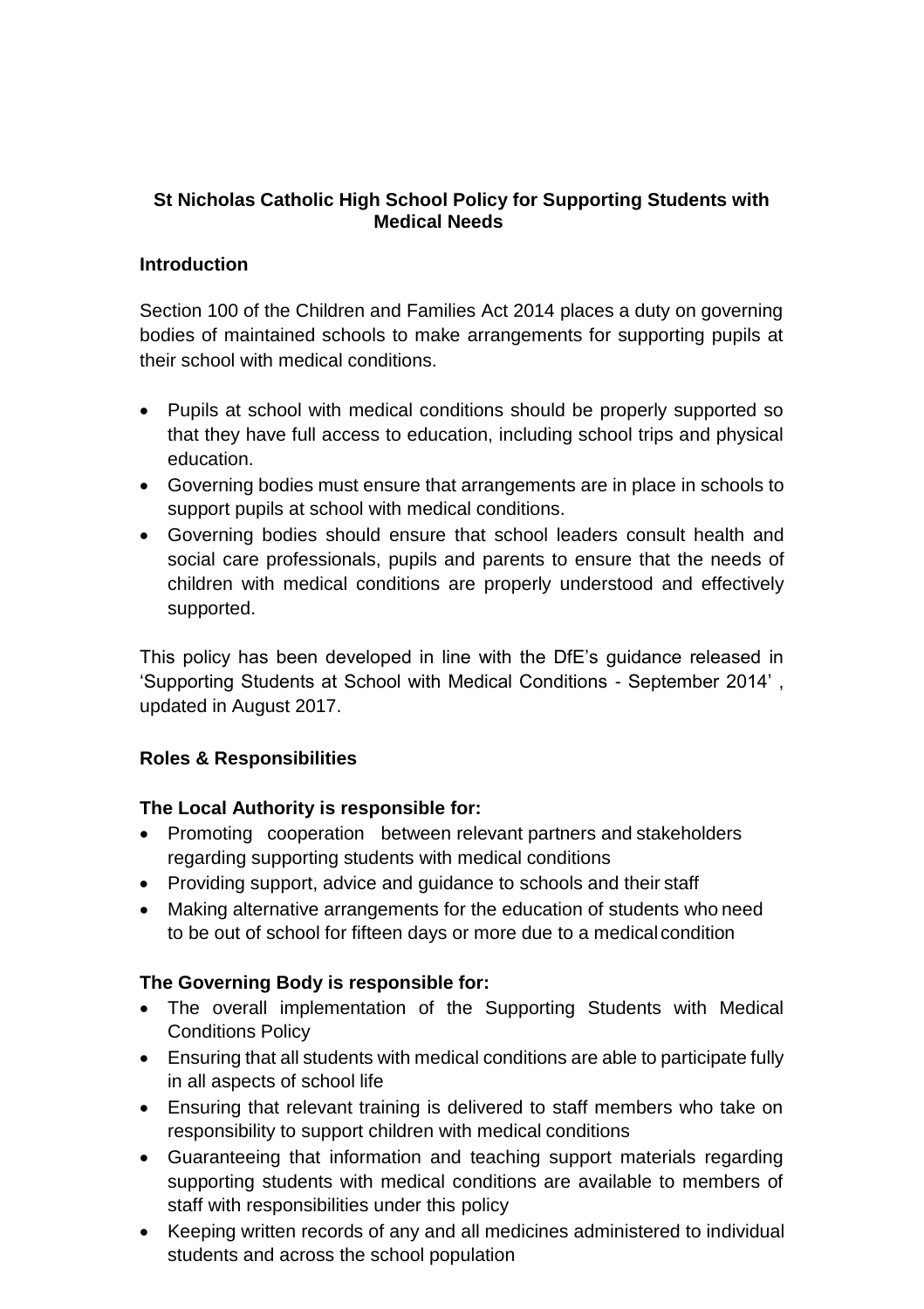# **The Headteacher is responsible for:**

- The day-to-day implementation and management of the Supporting Students with Medical Conditions Policy
- Making staff aware of this policy
- Liaising with healthcare professionals regarding the training required for staff
- Making staff who need to know aware of a child's medical condition
- Developing individual healthcare plans (IHCPs)
- Ensuring a sufficient number of trained members of staff are available to implement the policy and deliver IHCPs in normal, contingency and emergency situations. This would include visits and activities outside the normal school timetable
- Organising first-aid training as necessary

# **Parents & Carers are responsible for:**

- Keeping the school informed about any changes to their child / children's health
- Completing a parental agreement for school to administer prescribed medicine form (Form A) before bringing medication into school
- Providing the school with the prescribed medication their child requires and keeping it up-to-date
- Collecting any leftover medicine at the end of the course, academic year or expiry date
- Discussing medications with their child/children prior to requesting that a staff member administers the prescribed medication
- Where necessary, developing an IHCP for their child in collaboration with designated staff members and healthcare professionals

# **Procedure to be followed when notification is received that a student has a medical condition**

On receiving notification of a medical condition the schools' qualified first aiders will assess the severity of the condition and decide if a Healthcare Plan is needed for the student. Parents are then supplied with a copy of the Healthcare Plan for them to complete.

Healthcare plans are always developed for:

- severe asthma
- type 1 diabetes
- epilepsy
- anaphylaxis
- any student diagnosed as being at risk of an emergency
- any student who requires the administration of specific healthcare procedures or regular medication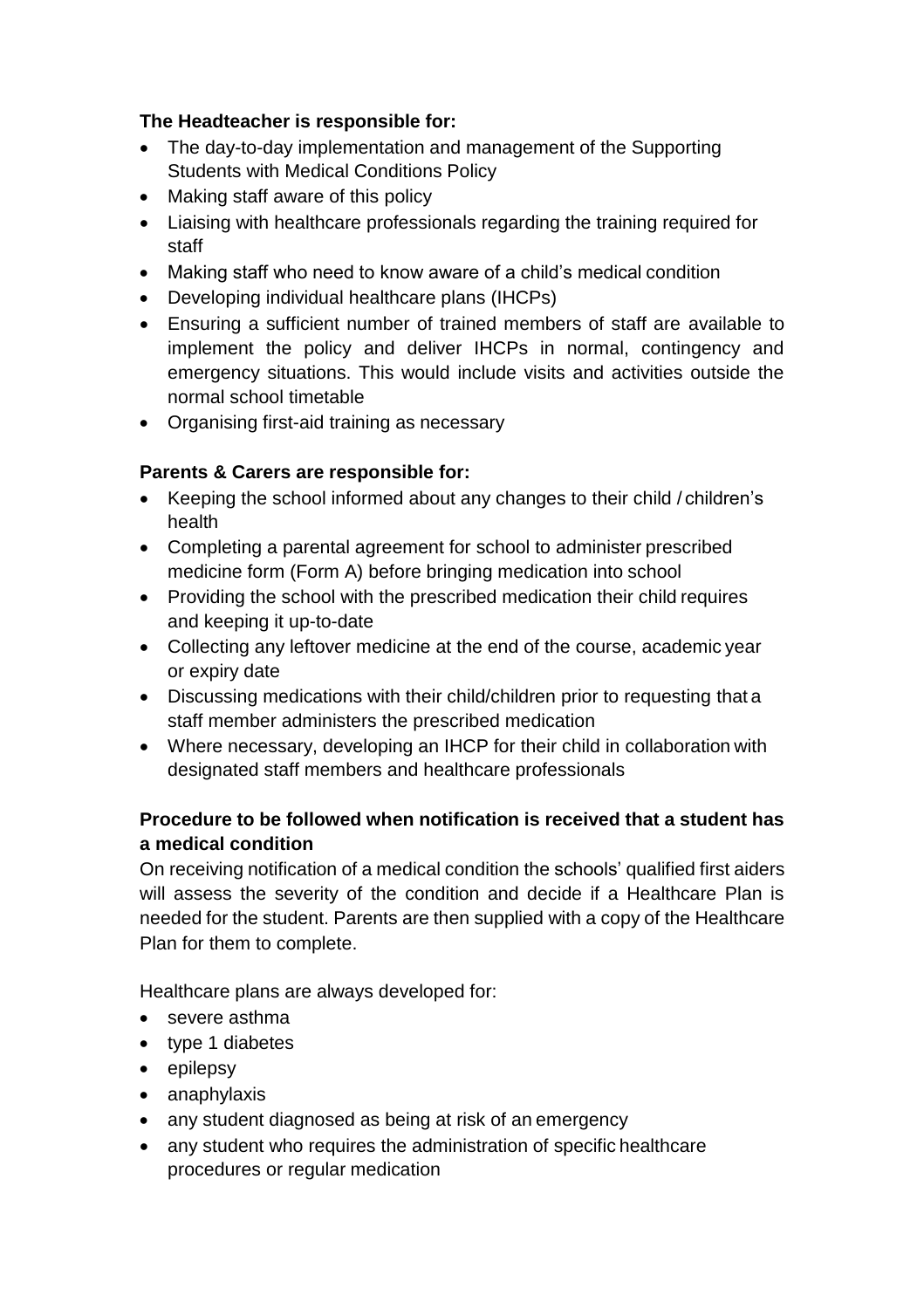#### **Individual Health-Care Plans**

- Where necessary, an IHCP (Form B) will be developed in collaboration with the student, parents / carers, Headteacher, Special Educational Needs Coordinator (SENCO) and medical professionals.
- IHCPs will be easily accessible whilst preserving confidentiality.
- IHCPs will be reviewed annually or when a child's medical circumstances change.
- Where a student has an Education, Health and Care (EHC) plan or Special Education Needs (SEN) statement, the IHCP will be linked to it or become part of it, in compliance with the SEN and Disability (SEND) code of practice.
- Where a child is returning from a period of hospital education or alternative provision or home tuition, the school will work with the LA and education provider to ensure that the IHCP identifies the support the child needs to reintegrate.

# **Staff Training & Support**

Staff who undertake responsibilities under this policy will receive appropriate external training relating to the medical conditions of students within the school.

No staff member may administer prescription medicines or undertake any healthcare procedures without undergoing training specific to the responsibility, including administering medication.

No staff member may administer drugs by injection unless they have received training in this responsibility.

The Headteacher will keep a record of training undertaken and a list of staff who are able to carry out basic first aid and to undertake responsibilities under this policy.

# **The Role of the Child**

Children who are competent will be encouraged to take responsibility for managing their own health needs, including medicines and procedures.

Where possible, students will be allowed to carry their own medicines and devices and must complete consent Form C. Where this is not possible, their medicines will be located in an easily accessible location.

If students refuse to take medication or to carry out a necessary procedure, parents will be informed so that alternative options can be explored.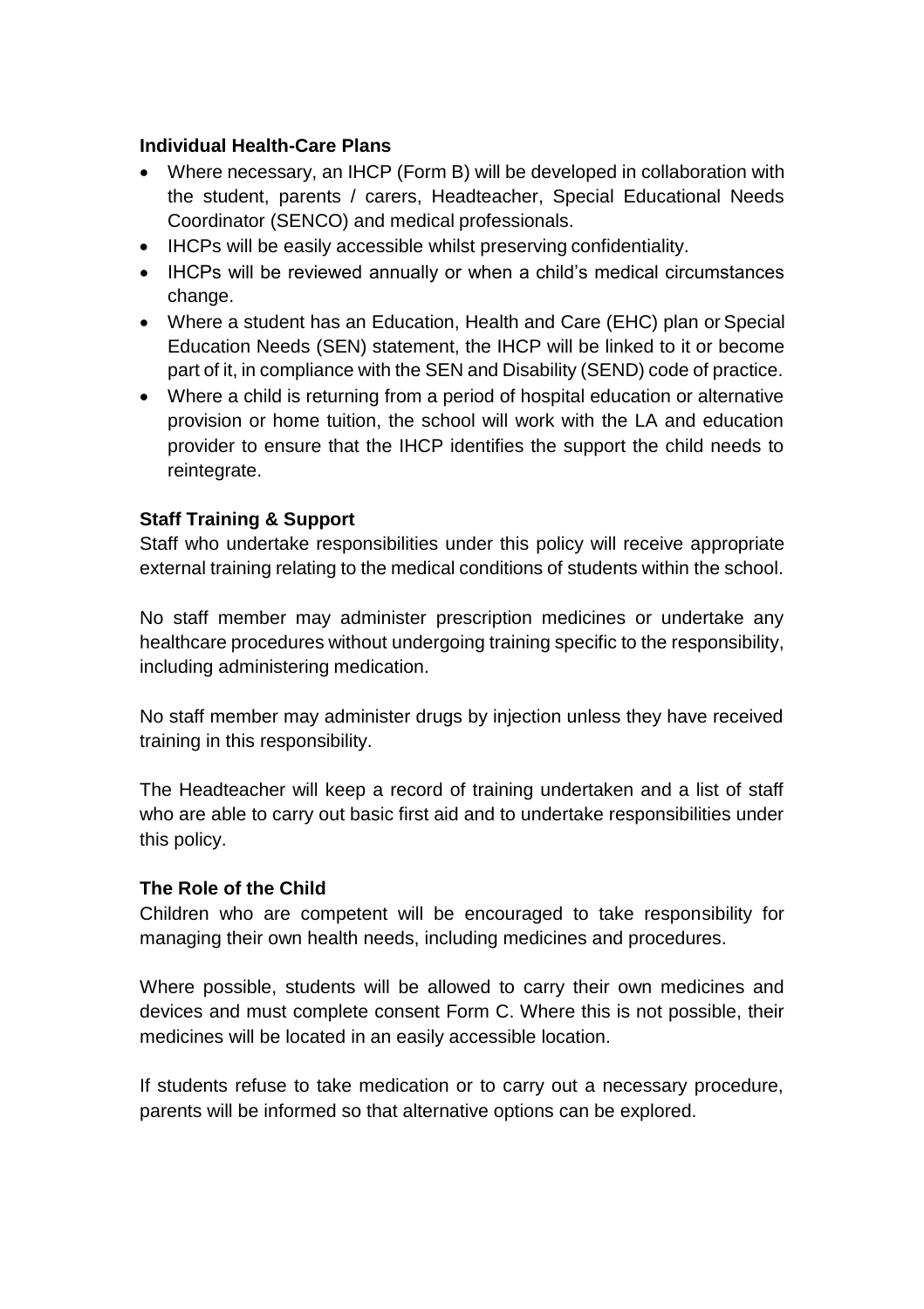Medicines brought into school are managed in accordance with the School's Medicines Policy.

#### **Emergency Procedures**

Medical emergencies will be dealt with under the school's emergency procedures.

Where an IHCP is in place, it should detail:

- What constitutes an emergency
- What to do in an emergency

Students will be informed in general terms of what to do in an emergency, such as telling a teacher. If a student needs to be taken to hospital, a member of staff will remain with the child until their parents arrive.

# **Day Trips, Residential Visits & Sporting Activities**

The school will actively support students with medical conditions in their participation in school trips, visits and sporting activities unless evidence from a clinician states that this is not possible.

The school will make reasonable adjustments to enable students with medical needs to participate fully and safely on visits.

# **Unacceptable Practice**

The school understands that the following behaviour is unacceptable:

- Assuming that students with the same condition require the same treatment.
- Ignoring the views of the student and / or their parents.
- Ignoring medical evidence or opinion.
- Sending students home frequently or preventing them from taking part in activities at school.
- Sending the student to the medical room or school office alone if they become ill.
- Penalising students with medical conditions for their attendance record where the absences relate to their condition.
- Creating barriers to children participating in school life, including school trips.
- Refusing to allow students to eat, drink or use the toilet when they need to in order to manage their condition.

# **Insurance**

Full written insurance policy documents are available to be viewed by members of staff who are providing support to students with medical